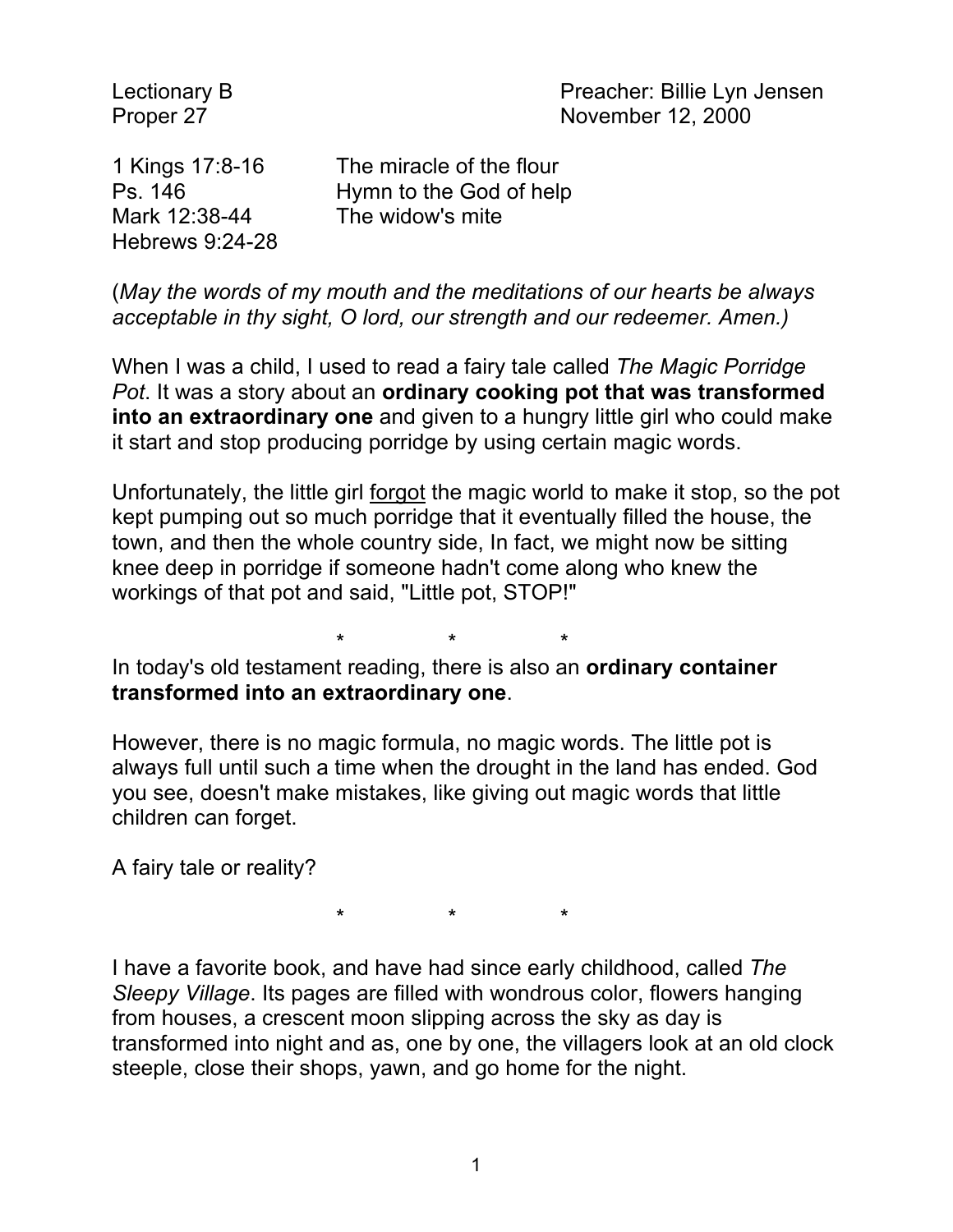I've always known it was a pretend place…a fairy tale, but I've kept the book all through the years…even though the backing and cover have come off and only the inside pages are left…held together by my very own will and a rubber band…because…it's always been a comfort to me.

As some of you may know, in September of the year 2000, my husband Tom and I went to Austria for our vacation. We stayed in a small town call Kufstein, a picture book village remarkably like the one I'd kept for all these years. I was struck by the "reality" of this place and felt as if I had somehow wandered into the pages of my favorite book.

Of course, I was told, every Bavarian town looks like this; and, now, I know that the writer of my favorite tale had probably just drawn the pictures of a town already in existence.

But, for me, or at least the child inside of me, that town had never really existed, except in that book.

It had been a **fairy tale**…something made up, not **real**.

Or, at least, so I had thought. And there I was, actually walking down the streets of its pages.

The contents of my book hadn't changed, but I had.

And my seemingly solid ideas of "what was real" needed a second look…because I now had to ask myself about all the other books I've read. Which of them was also based on reality...and which on imagination?

\* \* \*

There will be days when you step into the pages of this book that we call the Bible and think that what you are reading is "just a story"…without any basis in fact…an impossible fairy tale.

But, like my "Sleepy Village," although the Bible hasn't changed in a long time, either…hopefully, we have.

For example, for years, this particular set of readings--the miracle of the meal and oil; the widow's mite; and the importance of Jesus' sacrifice--had been used as a means of parting Christians with their hard-earned money. I'm fairly certain that most of the adults in the congregation have heard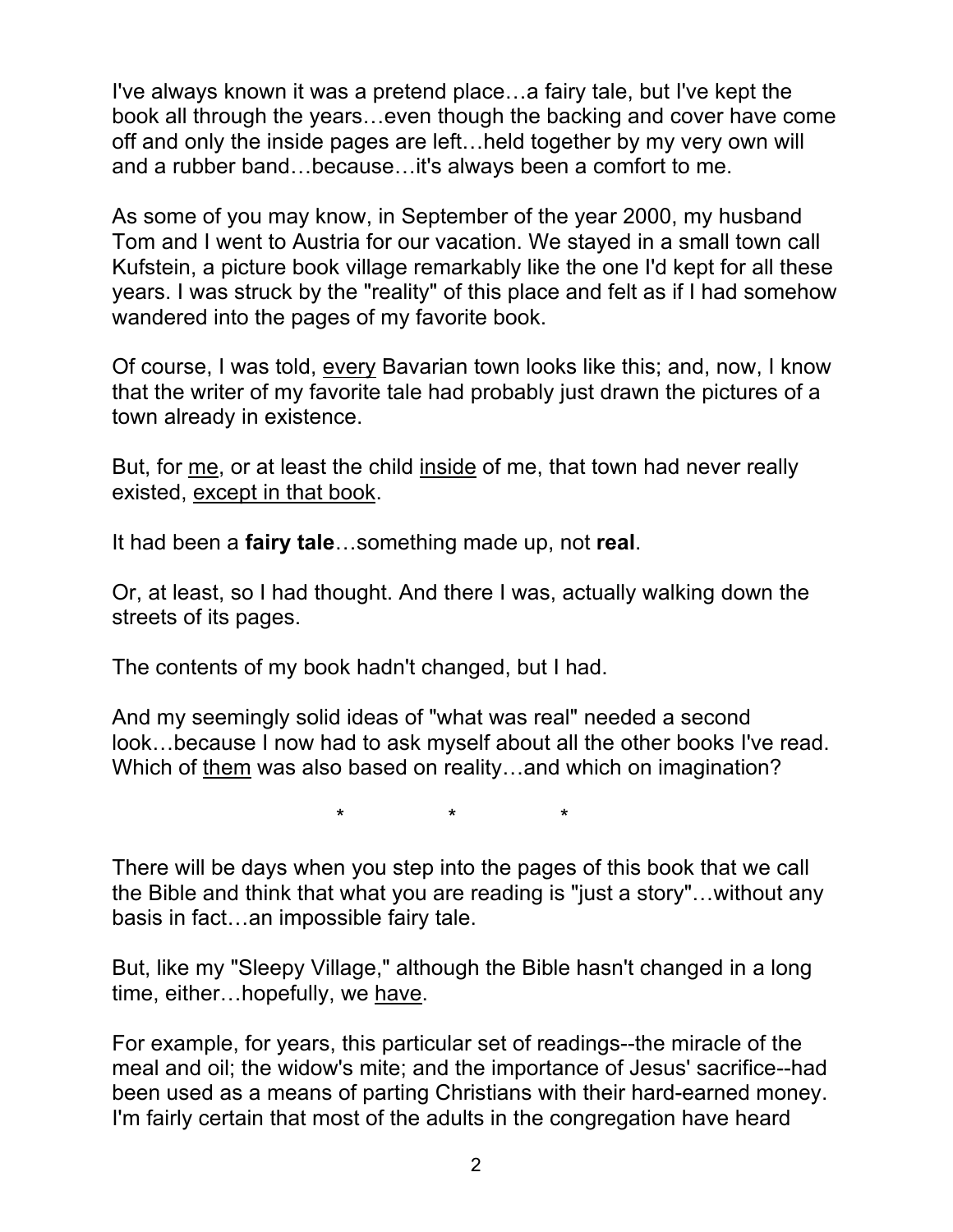these readings used in stewardship sermons which promote the sacrifice of material wealth…usually to the church…in order to gain the favor of God (not from our present Rector, thank goodness).

But, do we really believe that…the God who created heaven and earth needs the words and pictures printed on wood pulp (i.e., money) to accomplish His work? Particularly since He's sent His own Word and Example into the world to do just that?

I think that if there's any stewardship to be found in these readings, it's the stewardship of "taking care of" one's faith…and doing that BEFORE some trial comes along that may or may not put that faith to the test.

In other words,

*"Seek ye FIRST the Kingdom of God and all else will be provided"*

because the Widow during Elijah's time had to believe what Elijah said BEFORE she chose to share her (and her child's) last meal.

And the Widow during Jesus time had to love and trust God more than herself BEFORE she chose to give up what little she had to live on.

And Jesus had to trust God and agree to do God's will BEFORE he chose to suffer and die on the cross.

Each of these readings involves a choice made under life threatening conditions…a particularly bad time, I might add, to be wondering whether God really exists.

 $\star$   $\star$   $\star$ 

One day, when I was still un-retired, a co-worker who had followed me in his car to work, made fun of the way in which I'd followed the speed limit, particularly when everyone else was going faster than the law allowed.

I asked him whether the law as made to coincide with what we wanted to do (and could, therefore, be changed at a moment's whim) or whether it was there so that we could learn to follow a law that was meant to protect us?

He countered with a scenario and question of his own for me: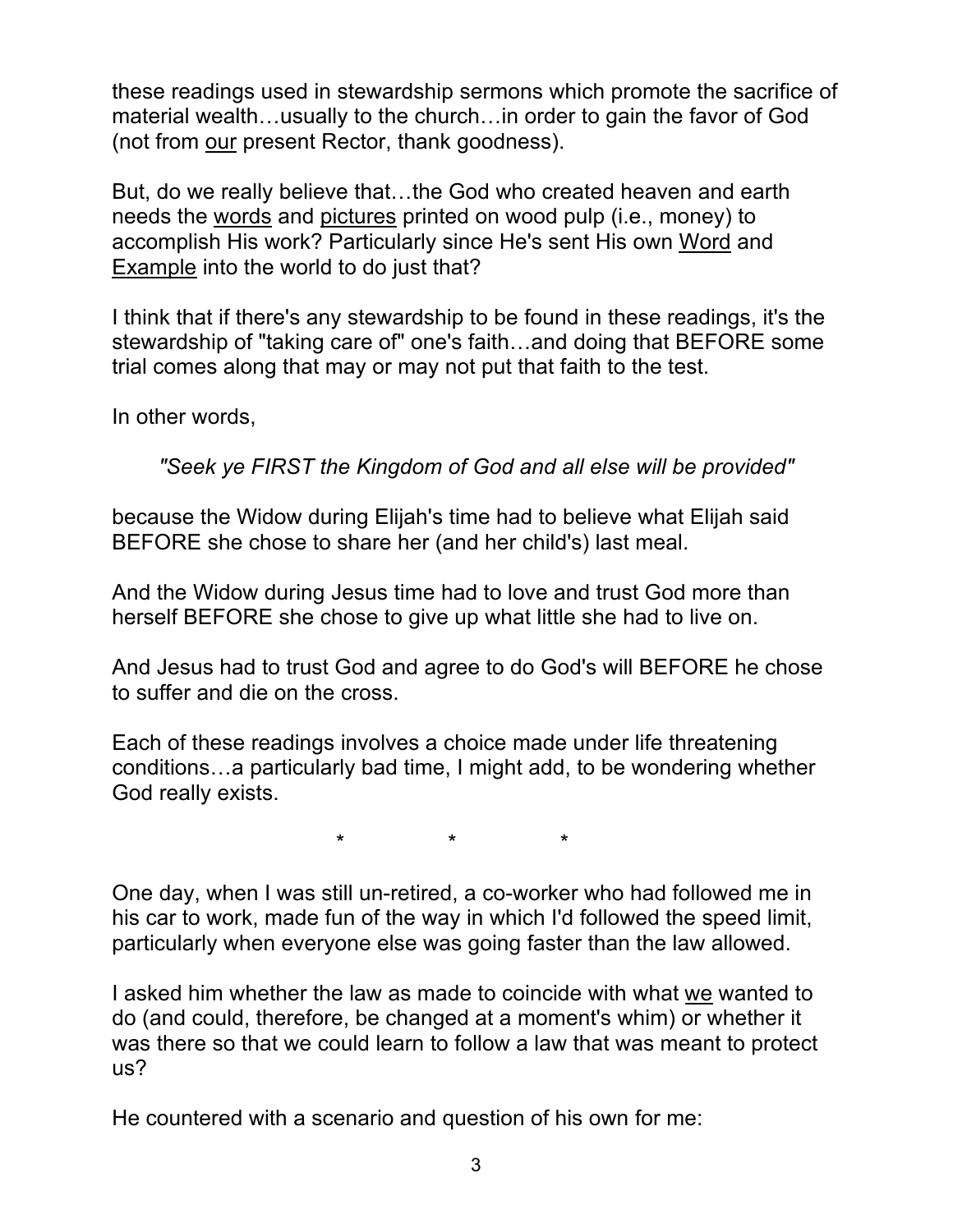What if I was traveling through a desert and came to a cross road with a stop sign. I could see for miles in any direction and there were no cars coming. Would I stop?

"Yes," I answered. "Or at least, I certainly HOPE I would."

"Why?" he asked.

"Because, if I'm not faithful in little things, how can I be faithful in big ones."

"What about using your common sense," he countered.

So I asked HIM a question:

"Tell, me, when a football team is on the practice field, do the blockers step aside when the rush is on because they know that, today, the game isn't for real…or do they practice getting it right, so that in the real game, when the going gets tough, their responses will be automatic?"

The question went unanswered. In fact, the entire conversation came to a halt.

\* \* \*

But, today's readings tell us not only WHAT we should be practicing but how we, the children of God, have been learning these lessons from early childhood…

where, figuratively speaking, the child of the Old Testament is asked to give up her only cookie, for the promise of an unlimited supply…

and the New Testament child has grown up enough to give up two cookies, without any promise of anything…

and, finally, where a very special Child is willing to give up everything, even knowing that he will be hurt because he is doing what he knows to be right.

"Letting go" isn't easy. That's why God has spent our entire lives teaching us not to be afraid of it…so that when the big day comes, our responses will be automatic.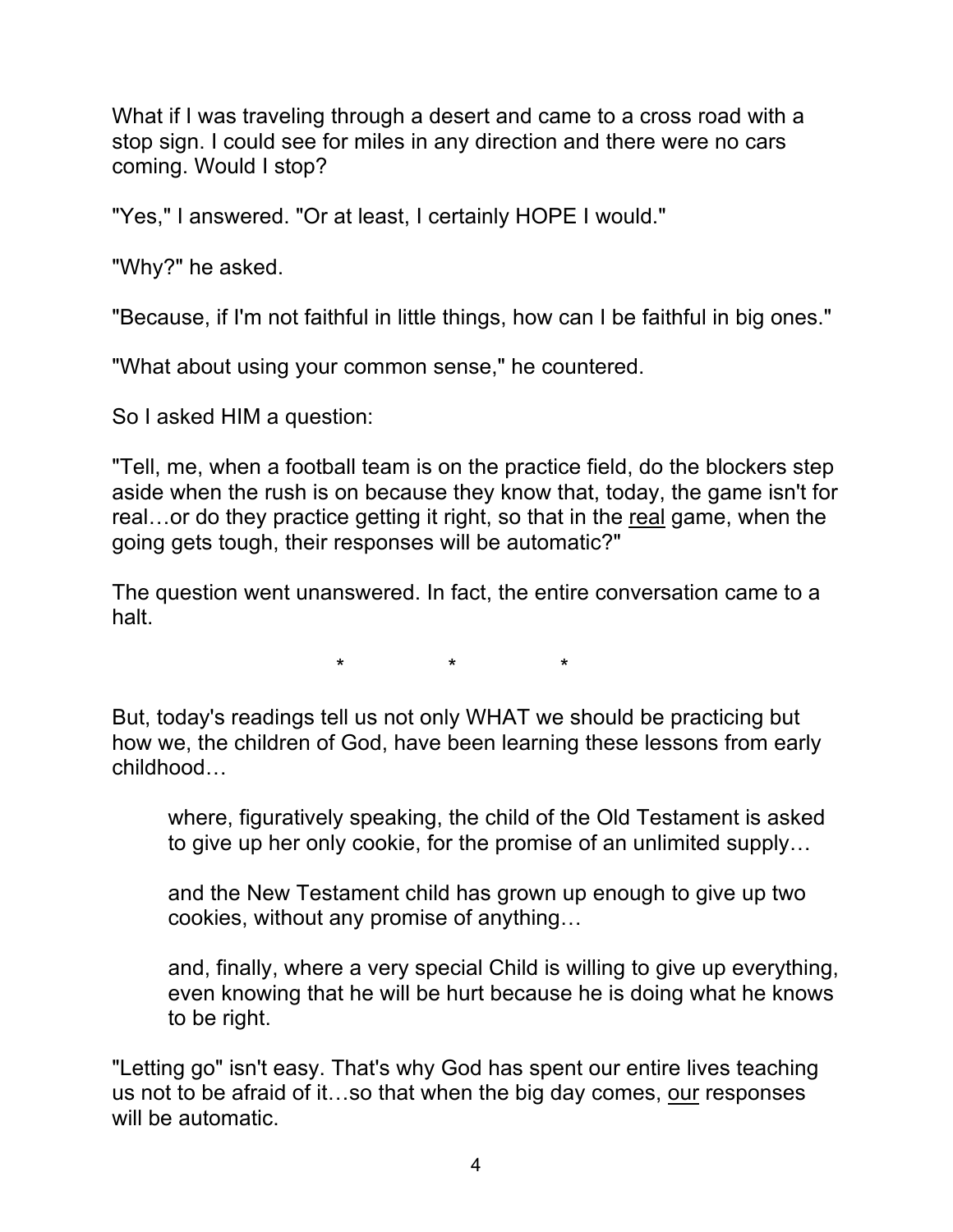Didn't we have to let go of our mothers' wombs before we could be born?

And didn't we have to let go of the furniture before we could learn to walk?

What about letting go of home when we went to school?

And the even harder task of letting go of a friend or family member when it is his or her time to move on?

Look around you…and see how God has put his teaching…his Word…into the world.

How many times have we been like the very young child of the Old Testament, just beginning to learn, giving up one thing for the promise of something better?

Or, like the New Testament child, simply giving for the sake of giving?

And what about all those times that, like the Special Child we call Jesus, we've told the truth, even when we've feared that we'd be punished for doing so.

Each lesson is a page in the Book of Life…a true book and no fairy tale.

And each lesson, well-learned, transforms and feeds us, allowing us to grow up as children of God.

None of today's readings are just…things that happened a long time ago…the "good old days," as it were. They are "of God"…and, as such, were, are, and will be, forever.

Each day that you choose to "let go" of something that you thought you couldn't live without, all for the sake of love…or for the knowledge that doing it was the right thing to do, YOU are the vessel that is being transformed.

And one day, the world will ponder the reality of your story.

God grant that it reads something like this: